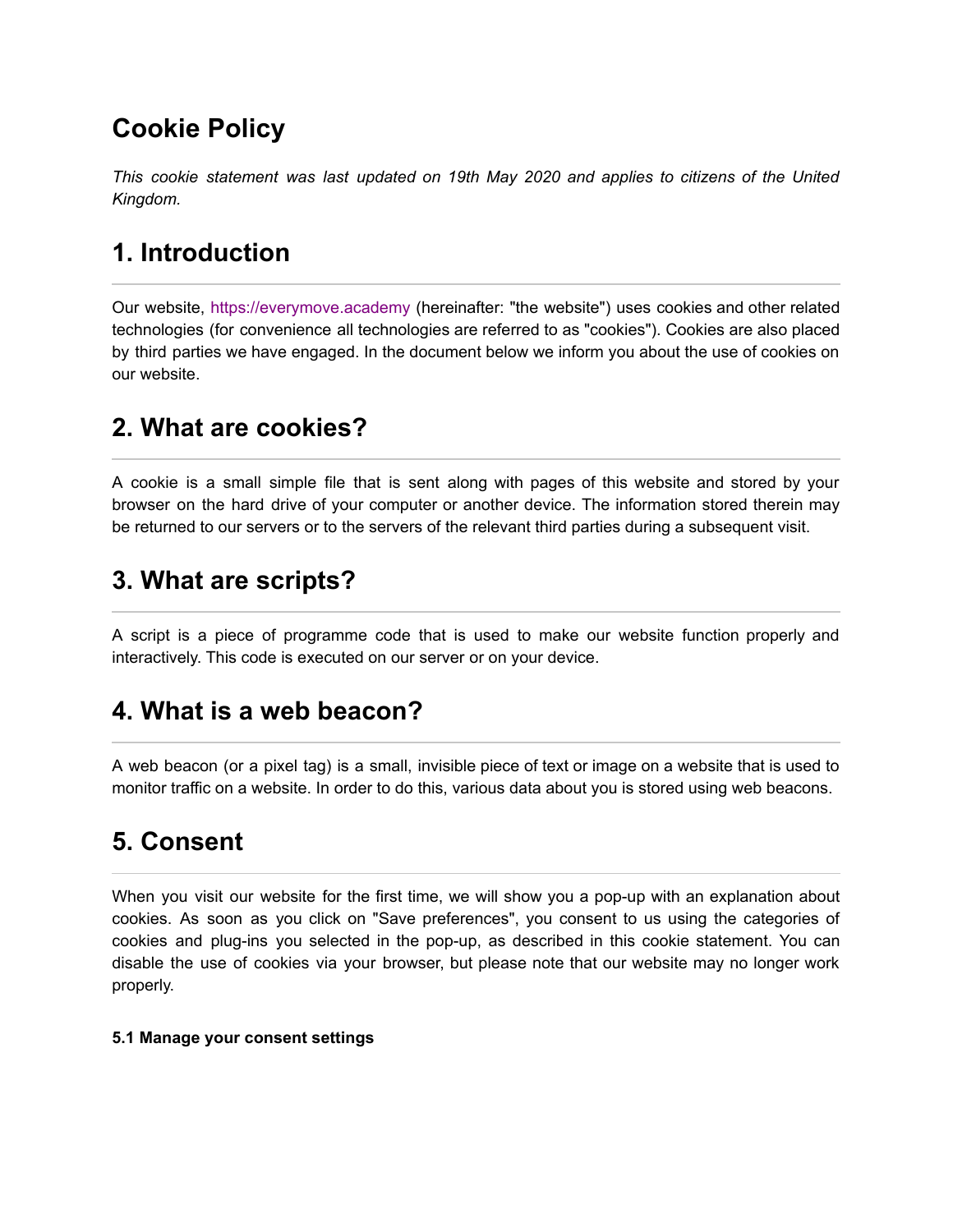Functional cookies

**Statistics** 

Marketing

## **6. Cookies**

#### **6.1 Technical or functional cookies**

Some cookies ensure that certain parts of the website work properly and that your user preferences remain known. By placing functional cookies, we make it easier for you to visit our website. This way, you do not need to repeatedly enter the same information when visiting our website and, for example, the items remain in your shopping cart until you have paid. We may place these cookies without your consent.

#### **6.2 Advertising cookies**

We do not use any advertising cookies on this website.

#### **6.3 Social media buttons**

On our website we have included buttons for Facebook, Twitter and Instagram to promote webpages (e.g. "like", "pin") or share (e.g. "tweet") on social networks like Facebook, Twitter and Instagram. These buttons work using pieces of code coming from Facebook, Twitter and Instagram themselves. This code places cookies. These social media buttons also can store and process certain information, so a personalized advertisement can be shown to you.

Please read the privacy statement of these social networks (which can change regularly) to read what they do with your (personal) data which they process using these cookies. The data that is retrieved is anonymized as much as possible. Facebook, Twitter and Instagram are located in the United States.

### **7. Placed cookies**

#### **Stripe**

We use Stripe for payment processing.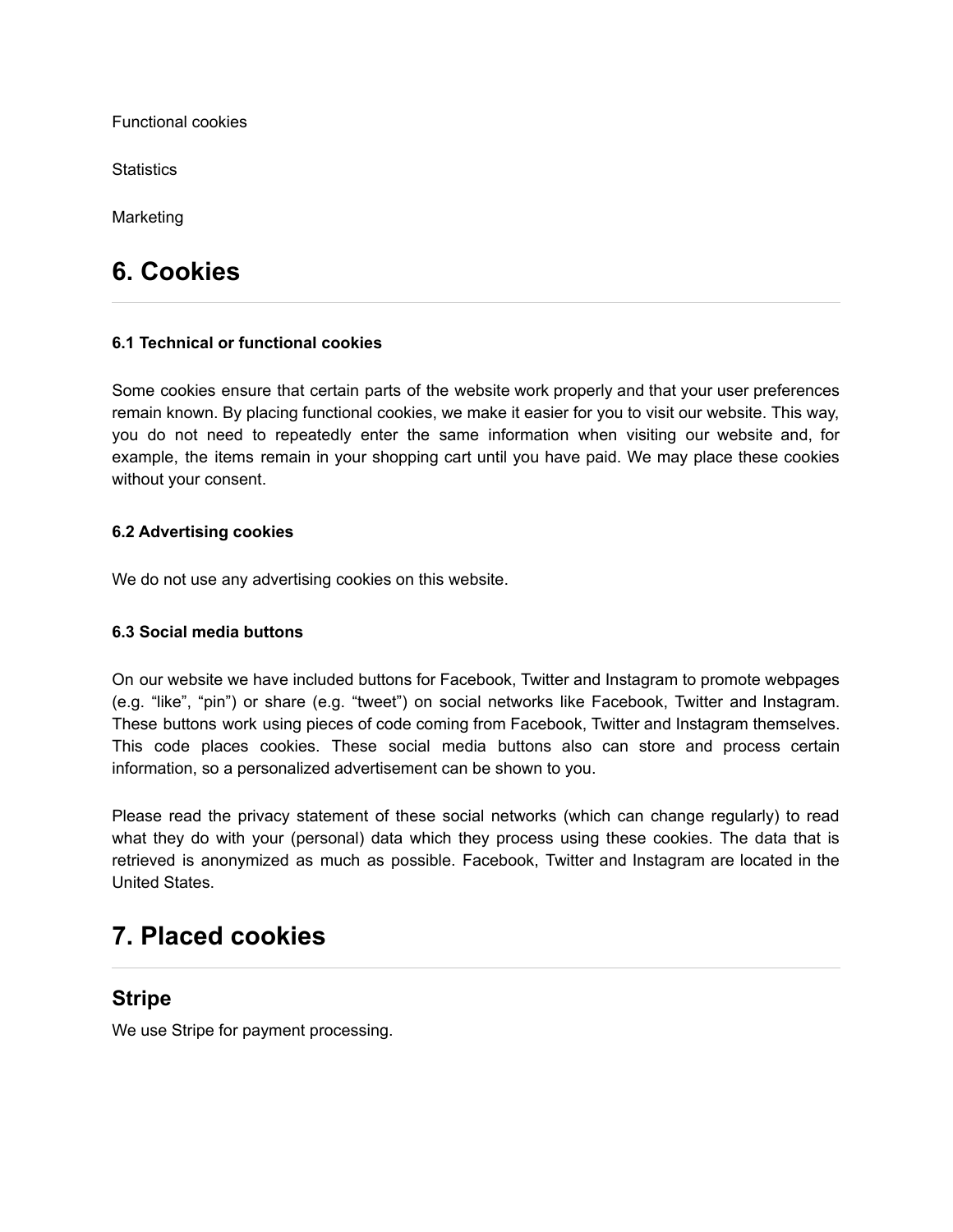| Name                                                                           | Retention  | Function                  |
|--------------------------------------------------------------------------------|------------|---------------------------|
| Functional                                                                     |            |                           |
| stripe_mid_                                                                    | 1 year     | Provide fraud prevention  |
| stripe_sid_                                                                    | 30 minutes | Provide fraud prevention  |
| <b>Sharing</b><br>For more information, please read the Stripe Privacy Policy. |            |                           |
| <b>Google Analytics</b><br>We use Google Analytics for website statistics.     |            |                           |
| Name                                                                           | Retention  | Function                  |
| Statistics (anonymous)                                                         |            |                           |
| _ga                                                                            | 2 years    |                           |
| _gid                                                                           | 1 day      | Count and track pageviews |
| Purpose pending investigation                                                  |            |                           |
| _gat_single                                                                    |            |                           |
| _ga_*                                                                          | 2 years    |                           |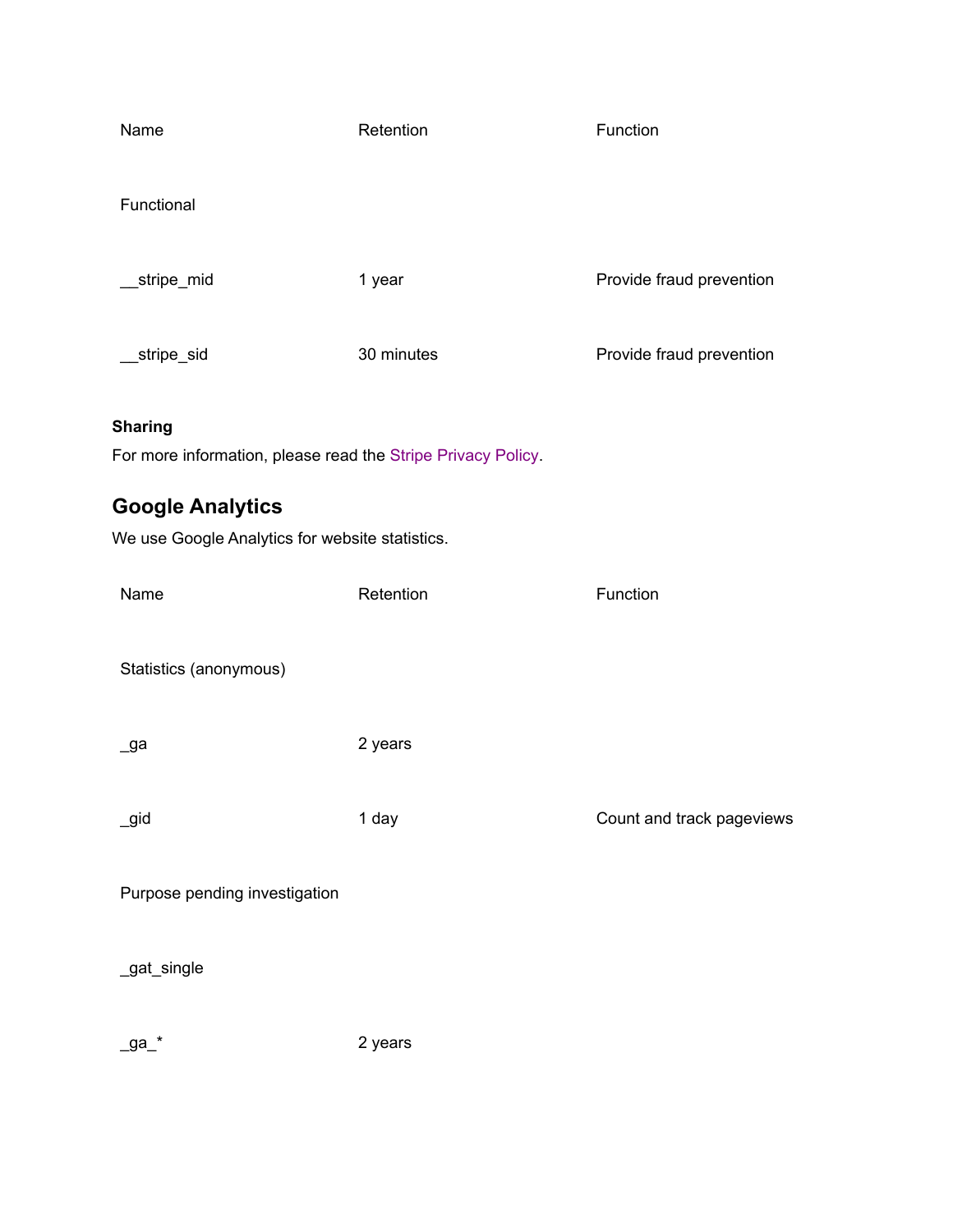#### **Sharing**

For more information, please read the [Google Analytics](https://policies.google.com/privacy) Privacy Policy.

### **Complianz**

We use Complianz for cookie consent management.

| Name                     | Retention | Function                                  |
|--------------------------|-----------|-------------------------------------------|
| Functional               |           |                                           |
| cmplz_choice             | 365 days  | Store if a message has been<br>dismissed  |
| cmplz_id                 | 365 days  | Store anonymized statistics               |
| cmplz_stats              | 365 days  | Store cookie consent<br>preferences       |
| cmplz_all                | 365 days  | Store cookie consent<br>preferences       |
| complianz_policy_id      | 365 days  | Store accepted cookie policy<br>ID        |
| complianz_consent_status | 365 days  | Store cookie consent<br>preferences       |
| cmplz_user_data          | 365 days  | Determines which cookie<br>banner to show |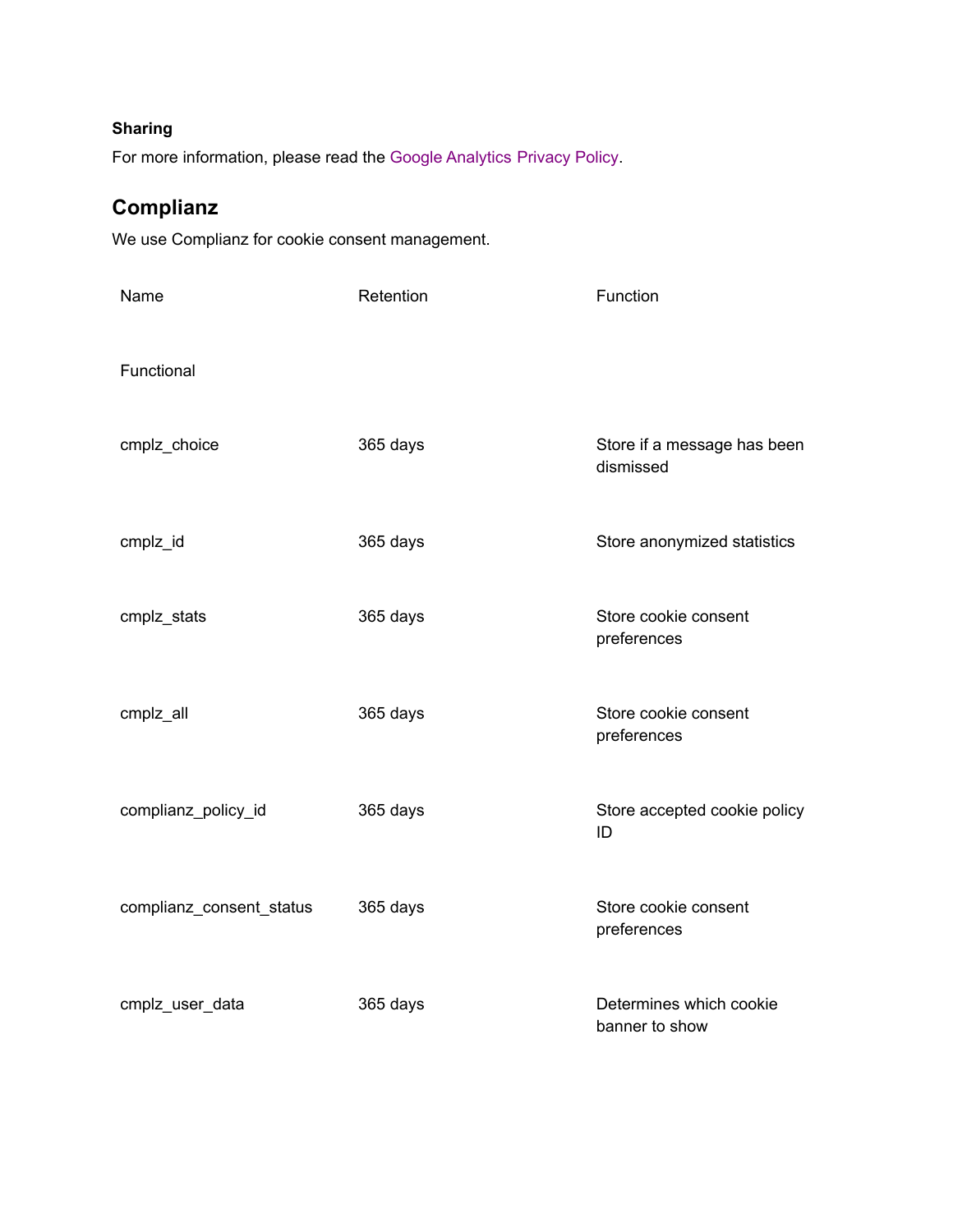cmplz\_marketing 365 days Store cookie consent preferences

#### **Sharing**

For more information, please read the [Complianz Privacy](https://complianz.io/privacy-statement/) Policy.

### **WooCommerce**

We use WooCommerce for webshop management.

| Name                      | Retention  | Function                                  |
|---------------------------|------------|-------------------------------------------|
| Functional                |            |                                           |
| woocommerce_items_in_cart | session    | Store items in shopping cart              |
| woocommerce_cart_hash     | 1 day      | Store items in shopping cart              |
| wp_woocommerce_session_*  | session    | Store performed actions on<br>the website |
| wc_cart_hash_*            | session    | Store items in shopping cart              |
| wc_fragments_*            | persistent |                                           |
| wc_cart_created           | session    | Store performed actions on<br>the website |

#### **Sharing**

This data is not shared with third parties.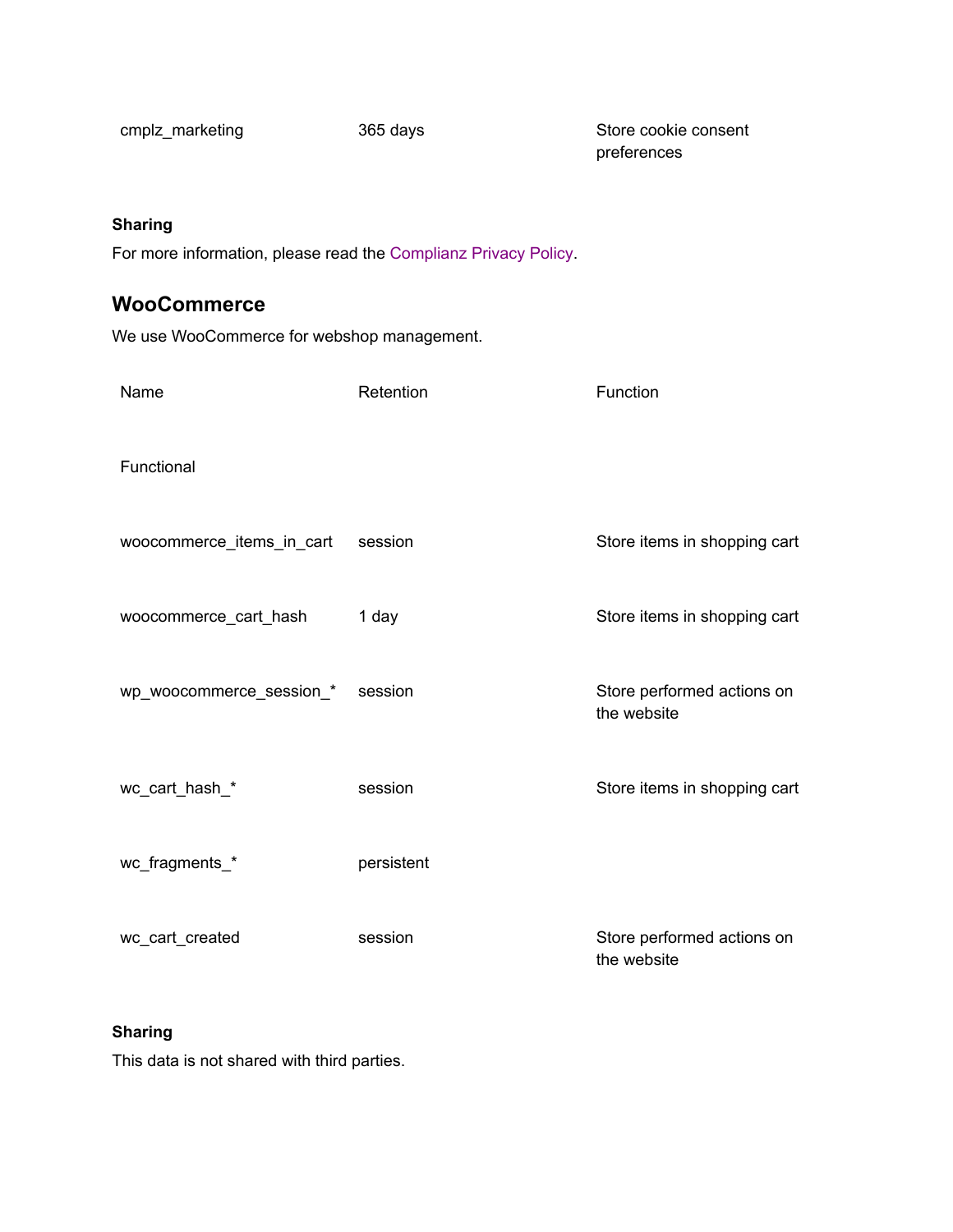### **Automattic**

We use Automattic for website development.

| Name                                                             | Retention  | Function                                  |
|------------------------------------------------------------------|------------|-------------------------------------------|
| <b>Statistics</b>                                                |            |                                           |
| tk_ai                                                            | session    | Store a unique user ID                    |
| <b>Sharing</b>                                                   |            |                                           |
| For more information, please read the Automattic Privacy Policy. |            |                                           |
| <b>Elementor</b>                                                 |            |                                           |
| We use Elementor for content creation.                           |            |                                           |
| Name                                                             | Retention  | Function                                  |
| Statistics (anonymous)                                           |            |                                           |
| elementor                                                        | persistent | Store performed actions on<br>the website |
| <b>Sharing</b>                                                   |            |                                           |
| This data is not shared with third parties.                      |            |                                           |
| <b>Google Fonts</b>                                              |            |                                           |
| We use Google Fonts for display of webfonts.                     |            |                                           |
| Name                                                             | Retention  | Function                                  |
|                                                                  |            |                                           |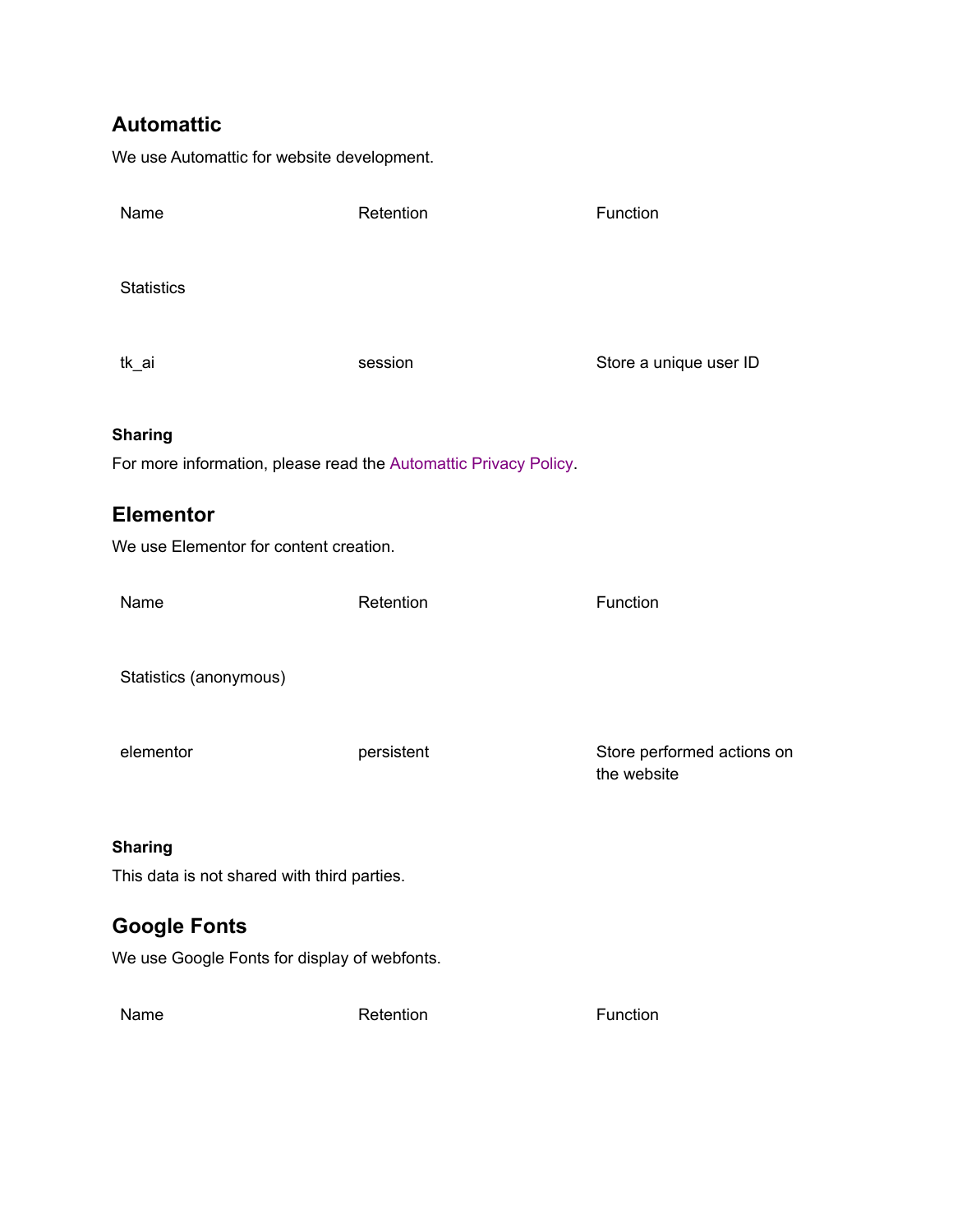Marketing/Tracking

Google Fonts API **none Request user IP address** 

#### **Sharing**

For more information, please read the Google Fonts [Privacy Policy.](https://policies.google.com/privacy)

### **Google reCAPTCHA**

We use Google reCAPTCHA for spam prevention.

| Name               | Retention  | Function                  |
|--------------------|------------|---------------------------|
| Marketing/Tracking |            |                           |
| TC::C              | session    | Filter requests from bots |
| rc::b              | session    | Filter requests from bots |
| rc∷a               | persistent | Filter requests from bots |

#### **Sharing**

For more information, please read the [Google reCAPTCHA](https://policies.google.com/privacy) Privacy Policy.

### **YouTube**

We use YouTube for video display.

Name Retention Retention Retention Retention

Marketing/Tracking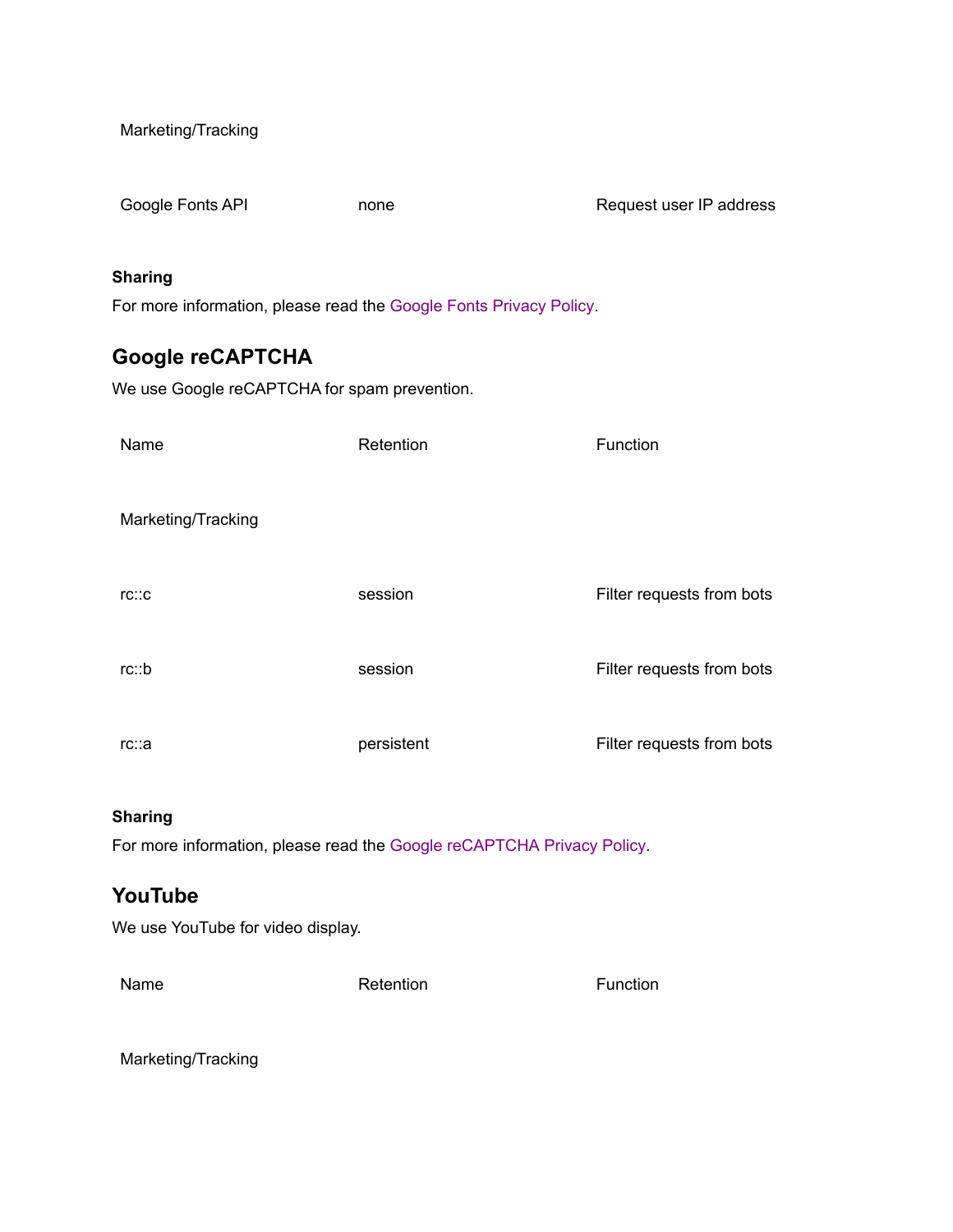| <b>GPS</b>         | session  | Store location data                       |
|--------------------|----------|-------------------------------------------|
| Functional         |          |                                           |
| VISITOR_INFO1_LIVE | 6 months | Estimate bandwidth                        |
| <b>Statistics</b>  |          |                                           |
| <b>YSC</b>         | session  | Store a unique user ID                    |
| <b>PREF</b>        | 1 year   | Store and track visits across<br>websites |

#### **Sharing**

For more information, please read the [YouTube Privacy](https://policies.google.com/privacy) Policy.

### **Facebook**

We use Facebook for display of recent social posts and/or social share buttons.

| Name               | Retention | Function                    |
|--------------------|-----------|-----------------------------|
| Marketing/Tracking |           |                             |
| actppresence       | 1 year    | Manage ad display frequency |
| fbc                | 2 years   | Store last visit            |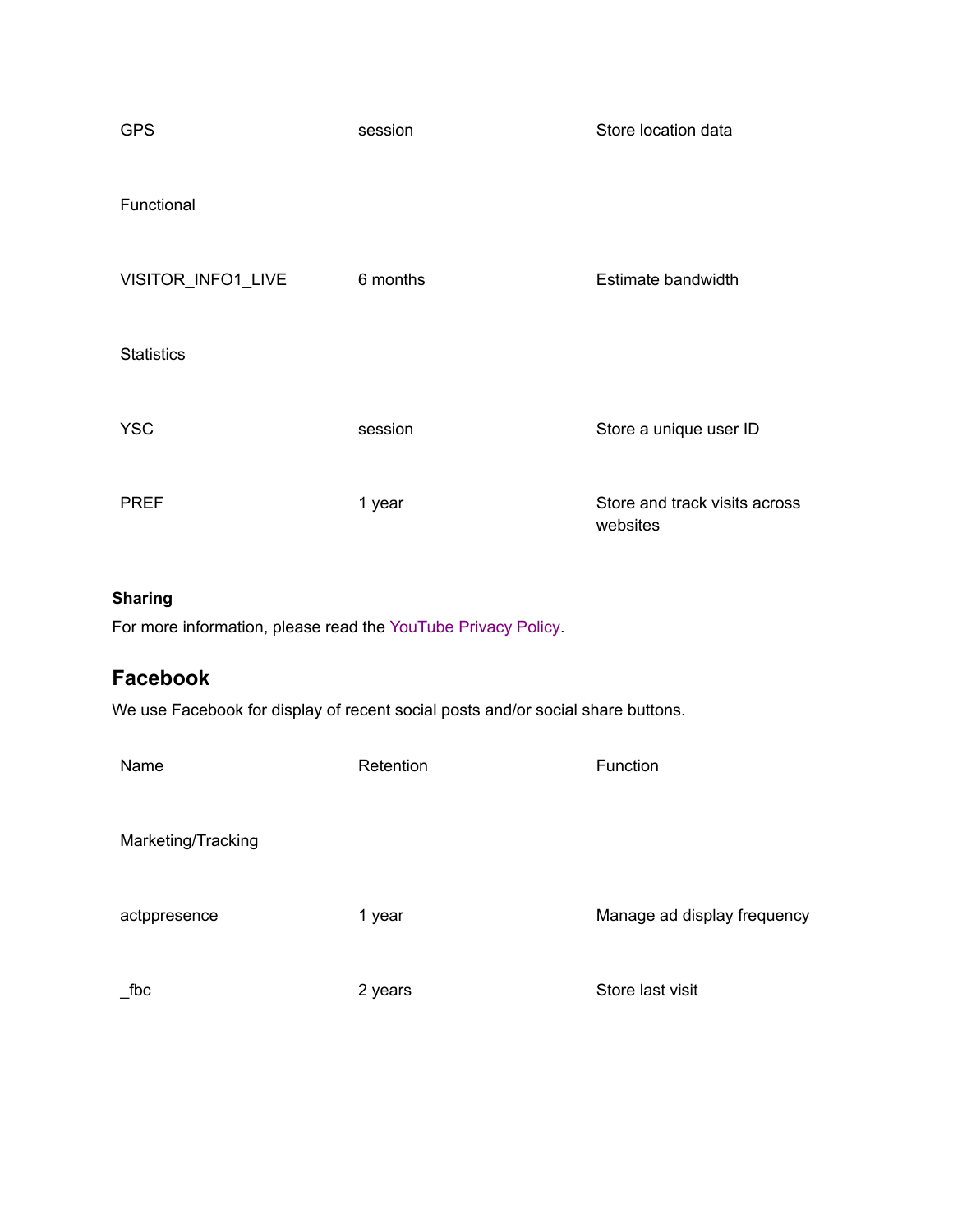| fbm*       | 1 year   | Store account details                     |
|------------|----------|-------------------------------------------|
| <b>XS</b>  | 3 months | Store a unique session ID                 |
| fr         | 3 months | Enable ad delivery or<br>retargeting      |
| $\_$ fbp   | 3 months | Store and track visits across<br>websites |
| datr       | 2 years  | Provide fraud prevention                  |
| sb         | 2 years  | Store browser details                     |
| $*$ _fbm_  | 1 year   | Store account details                     |
| Functional |          |                                           |
| wd         | 1 week   | Determine screen resolution               |
| act        | 90 days  | Keep users logged in                      |
| c_user     | 90 days  | Store a unique user ID                    |
| csm        | 90 days  | Provide fraud prevention                  |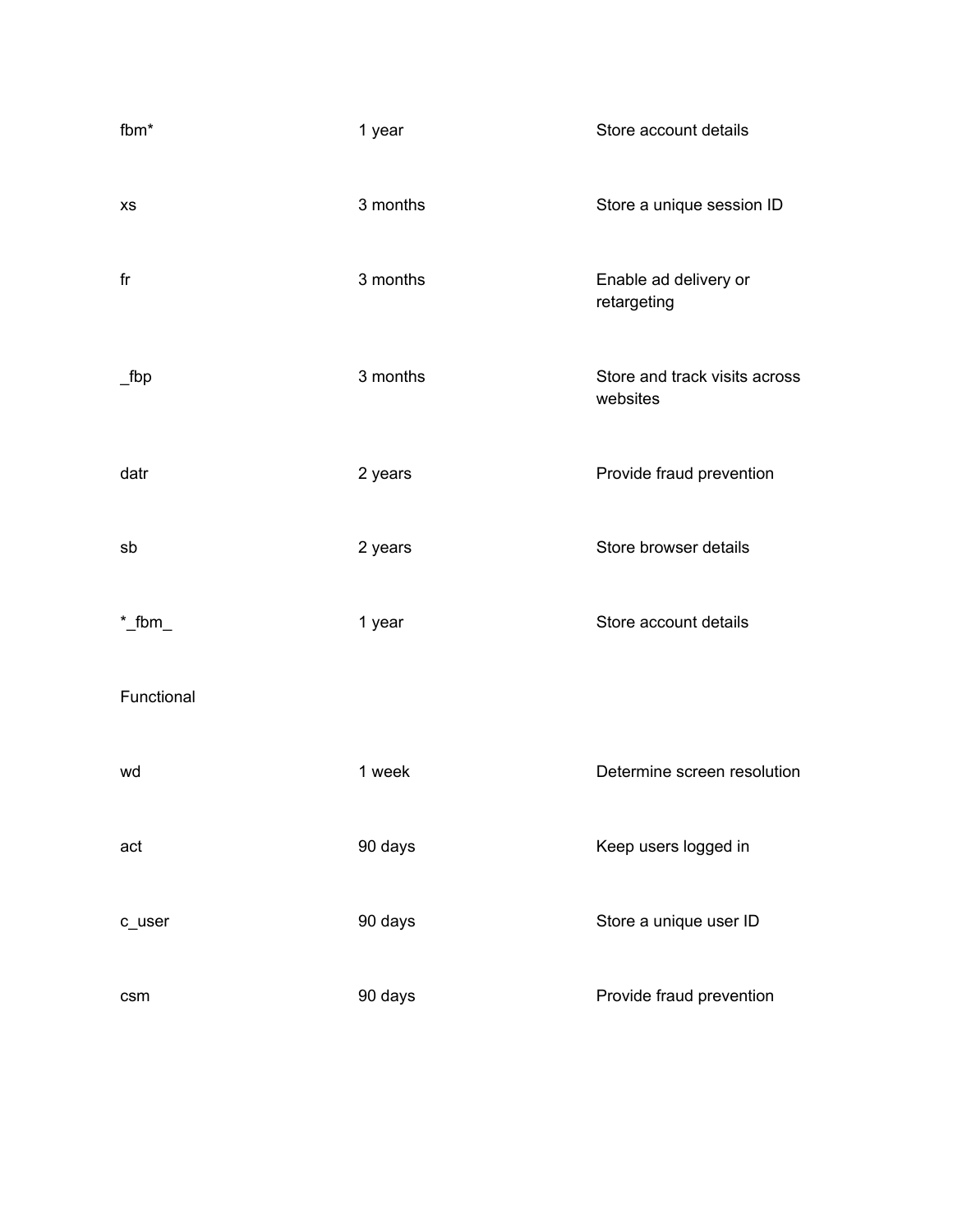presence session session Store and track if the browser tab is active

#### **Sharing**

For more information, please read the [Facebook Privacy](https://www.facebook.com/policy/cookies) Policy.

### **Twitter**

We use Twitter for display of recent social posts and/or social share buttons.

| Name                                                                            | Retention  | Function                                       |
|---------------------------------------------------------------------------------|------------|------------------------------------------------|
| Functional                                                                      |            |                                                |
| local_storage_support_test                                                      | persistent | Load balancing functionality                   |
| Marketing/Tracking                                                              |            |                                                |
| metrics_token                                                                   | persistent | Store if the user has seen<br>embedded content |
| <b>Sharing</b><br>For more information, please read the Twitter Privacy Policy. |            |                                                |
| <b>AddThis</b>                                                                  |            |                                                |

We use AddThis for providing social share buttons.

Name Retention Retention **Retention** Retention

Marketing/Tracking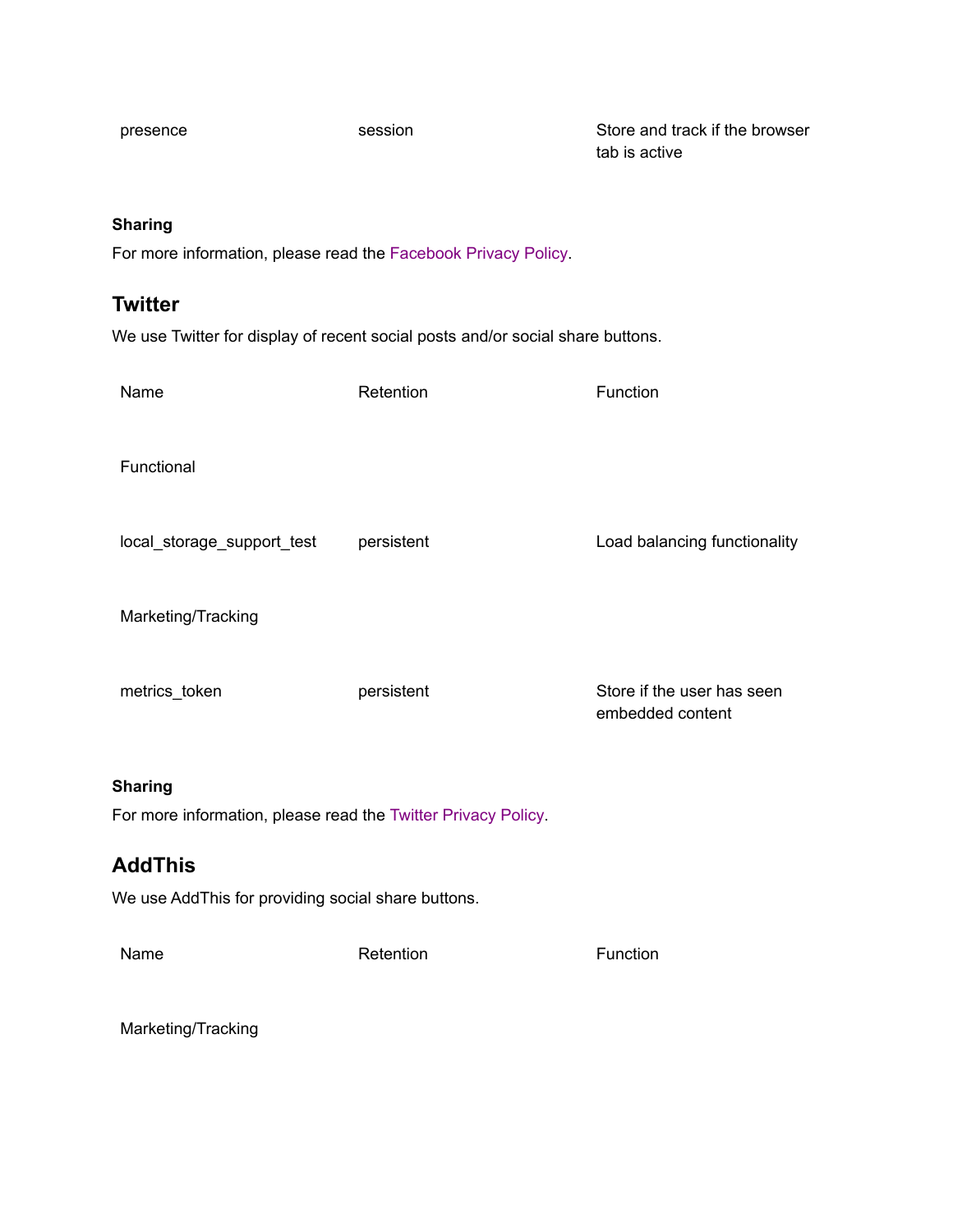| <b>UVC</b>                    | 13 months  | Store and track visits across<br>websites |
|-------------------------------|------------|-------------------------------------------|
| <b>Statistics</b>             |            |                                           |
| uid                           | 1 year     | Store a unique user ID                    |
| Purpose pending investigation |            |                                           |
| at-lojson-cache-ra-*          | persistent |                                           |
| ouid                          | 1 year     |                                           |
| $na\_tc$                      |            |                                           |
| na_id                         |            |                                           |
| mus                           | 1 year     |                                           |
| loc                           | 13 months  | Store location data                       |
| cw_id                         |            |                                           |
| uit                           |            |                                           |
| psc                           |            |                                           |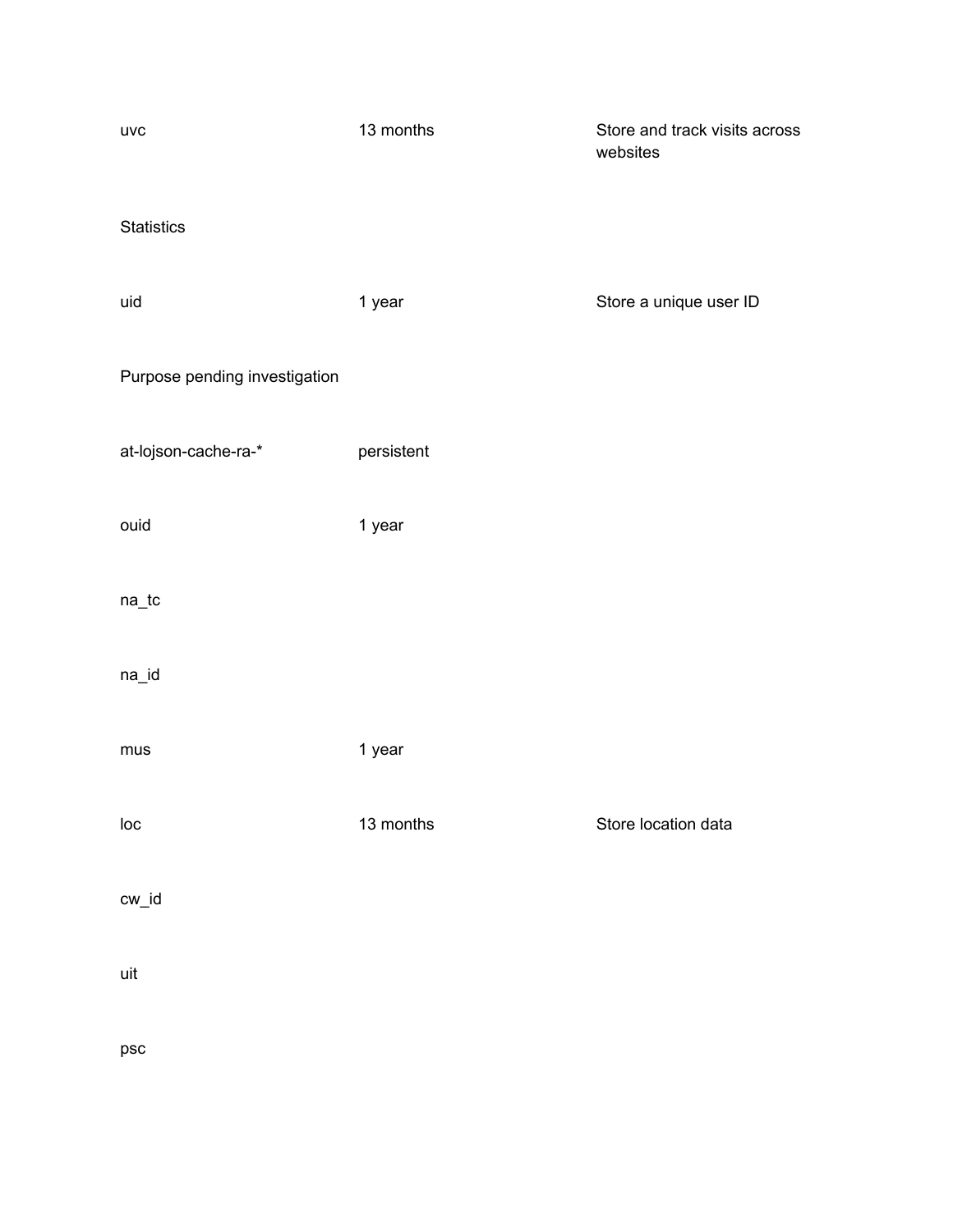| at-rand                                                       | persistent |                                           |
|---------------------------------------------------------------|------------|-------------------------------------------|
| at-lojson-cache-wp-*                                          | persistent |                                           |
| _at.cww                                                       |            |                                           |
| atssc                                                         |            |                                           |
| atuvc                                                         | 13 months  | Store performed actions on<br>the website |
| _atuvs                                                        | 1 year     |                                           |
| <b>Sharing</b>                                                |            |                                           |
| For more information, please read the AddThis Privacy Policy. |            |                                           |
| <b>Miscellaneous</b>                                          |            |                                           |
| Name                                                          | Retention  | Function                                  |
| Purpose pending investigation                                 |            |                                           |
| cfEmail                                                       |            |                                           |

tusSupport

videojs-vhs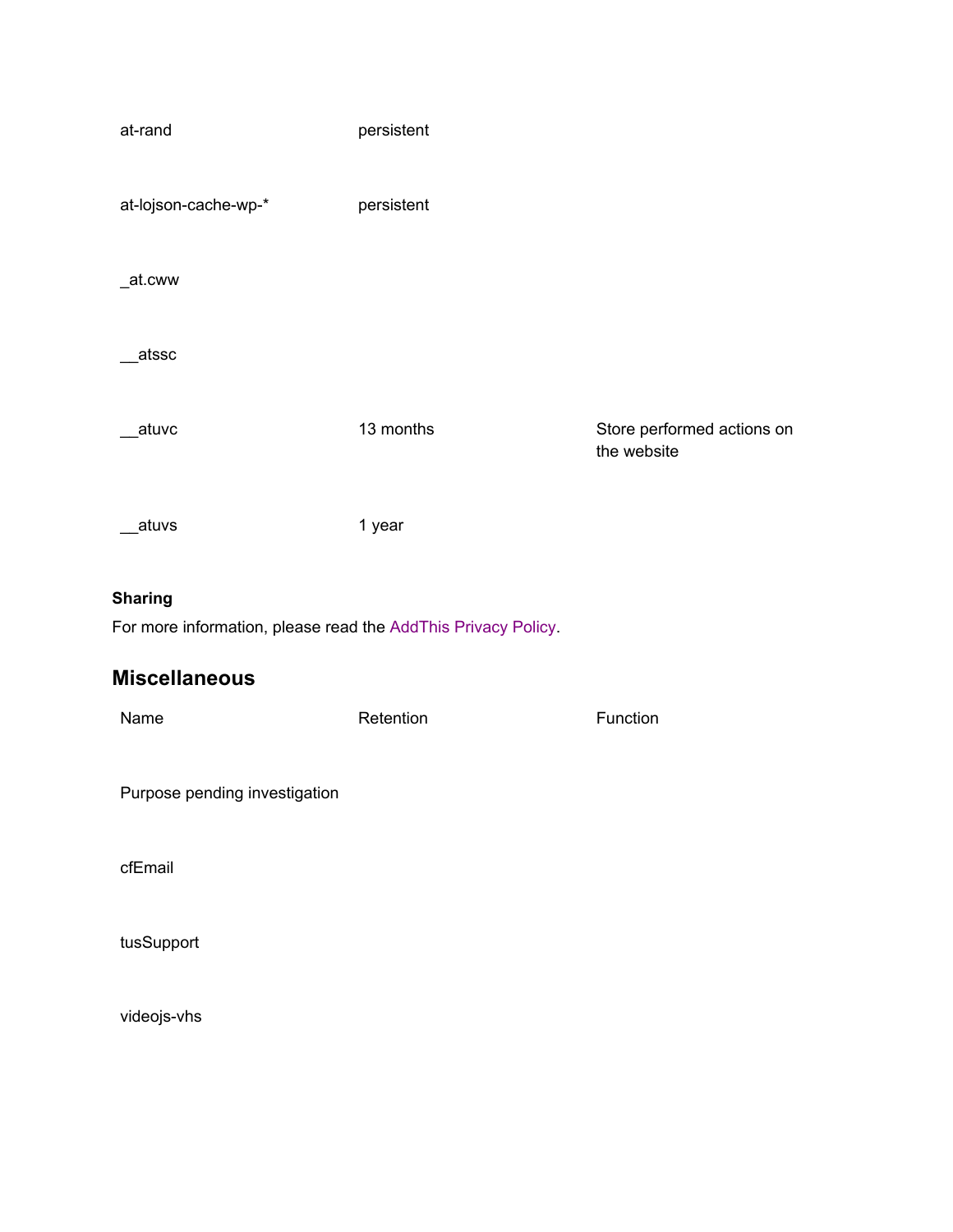#### **Sharing**

This data is not shared with third parties.

## **8. Your rights with respect to personal data**

You have the following rights with respect to your personal data:

- You have the right to know why your personal data is needed, what will happen to it, and how long it will be retained for.
- Right of access: You have the right to access your personal data that is known to us.
- Right to rectification: you have the right to supplement, correct, have deleted or blocked your personal data whenever you wish.
- If you give us your consent to process your data, you have the right to revoke that consent and to have your personal data deleted.
- Right to transfer your data: you have the right to request all your personal data from the controller and transfer it in its entirety to another controller.
- Right to object: you may object to the processing of your data. We comply with this, unless there are justified grounds for processing.

To exercise these rights, please contact us. Please refer to the contact details at the bottom of this cookie statement. If you have a complaint about how we handle your data, we would like to hear from you, but you also have the right to submit a complaint to the supervisory authority (the Information Commissioner's Office (ICO)).

## **9. Enabling/disabling and deleting cookies**

You can use your internet browser to automatically or manually delete cookies. You can also specify that certain cookies may not be placed. Another option is to change the settings of your internet browser so that you receive a message each time a cookie is placed. For more information about these options, please refer to the instructions in the Help section of your browser.

Please note that our website may not work properly if all cookies are disabled. If you do delete the cookies in your browser, they will be placed again after your consent when you visit our websites again.

## **10. Contact details**